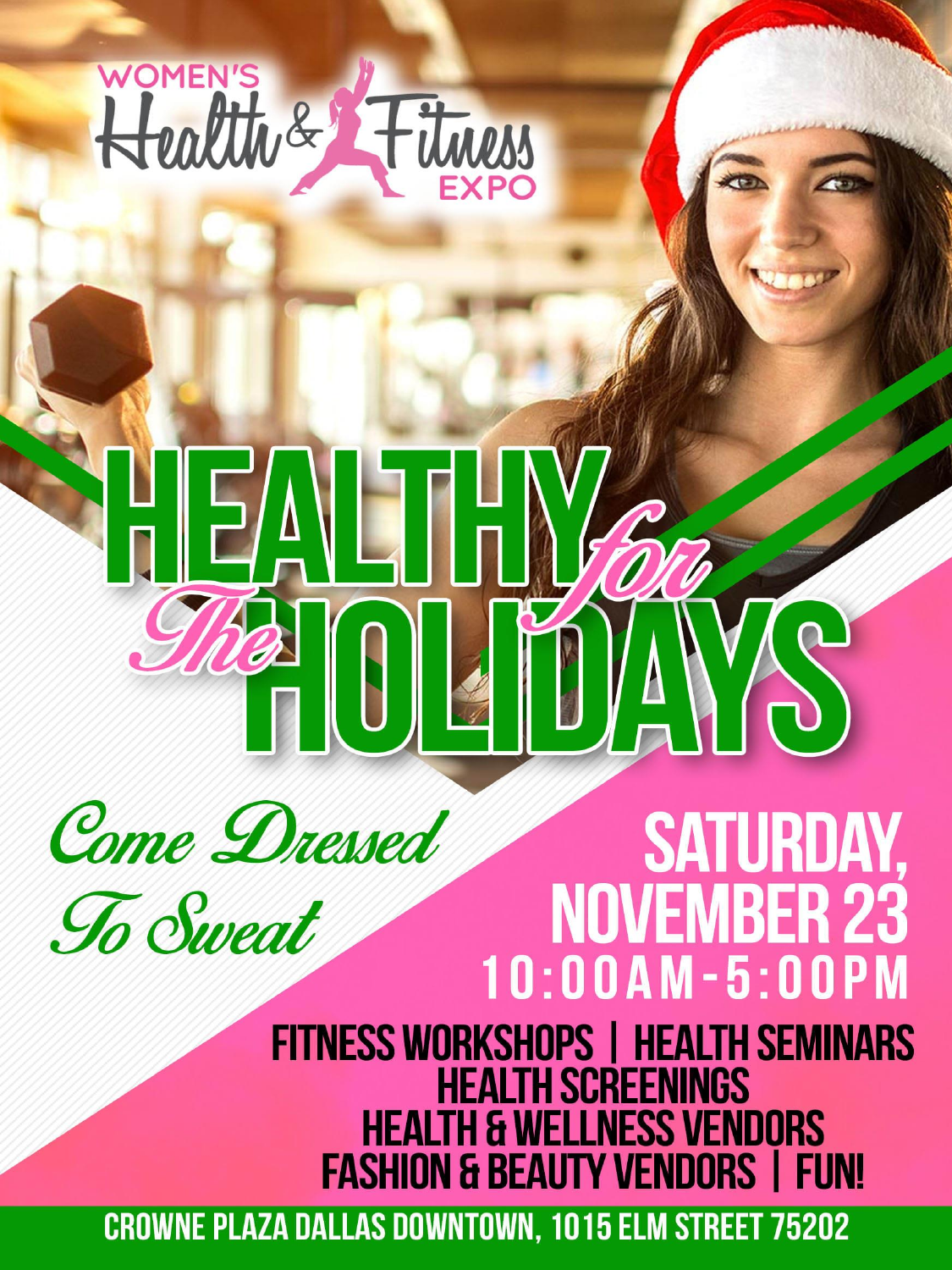### **PAST PARTICIPANTS HAVE ENGAGED WITH OVER 1,000 FITNESS ENTHUSIAST AND INDUSTRY PROFESSIONALS UNDER ONE ROOF!**

The Women's Health & Fitness Expo is now in its 7th successful year! We are excited to be back in Dallas for our, *"Healthy For The Holidays"* edition. The Women's Health & Fitness Expo is the longest running, most intimate women's health event in the United States. With over 4,000 attendees, 200 workshops, 500 exhibitors and media coverage that spans across 30% of the entire nation. The Women's Health & Fitness Expo has grown outside of the United States, hosting events in the United Kingdom with paralleling success. We can definitely say that our message of *"Inspiring Women to Stay Healthy"* has definitely taken effect.

The Women's Health & Fitness Expo offer attendees an opportunity to interact with organizations and businesses that provide services for three specific health domains to include mental, social and physical well-being. The Women's Health & Fitness Expo is looking for qualified professionals and organizations that can offer beneficial services and products to the attendees of the Women's Health & Fitness Expo. Attendees will have access to health screenings, on-site health providers, fitness workshops, nutrition seminars, health seminars, demonstrations, interactive exhibits, personal development workshops, product sampling, giveaways and much more!

We hope you can join us this year and assist the many women looking to avoid the holiday weight gain epidemic. Thanksgiving is around the corner and professionals such as yourself are in high-demand. You will find that the Women's Health & Fitness Expo serves as a platform for both businesses and consumers looking to engage in meaningful interactions that lead to healthier outcomes. See you at the show!



## *HEALTHY FOR THE HOLIDAYS*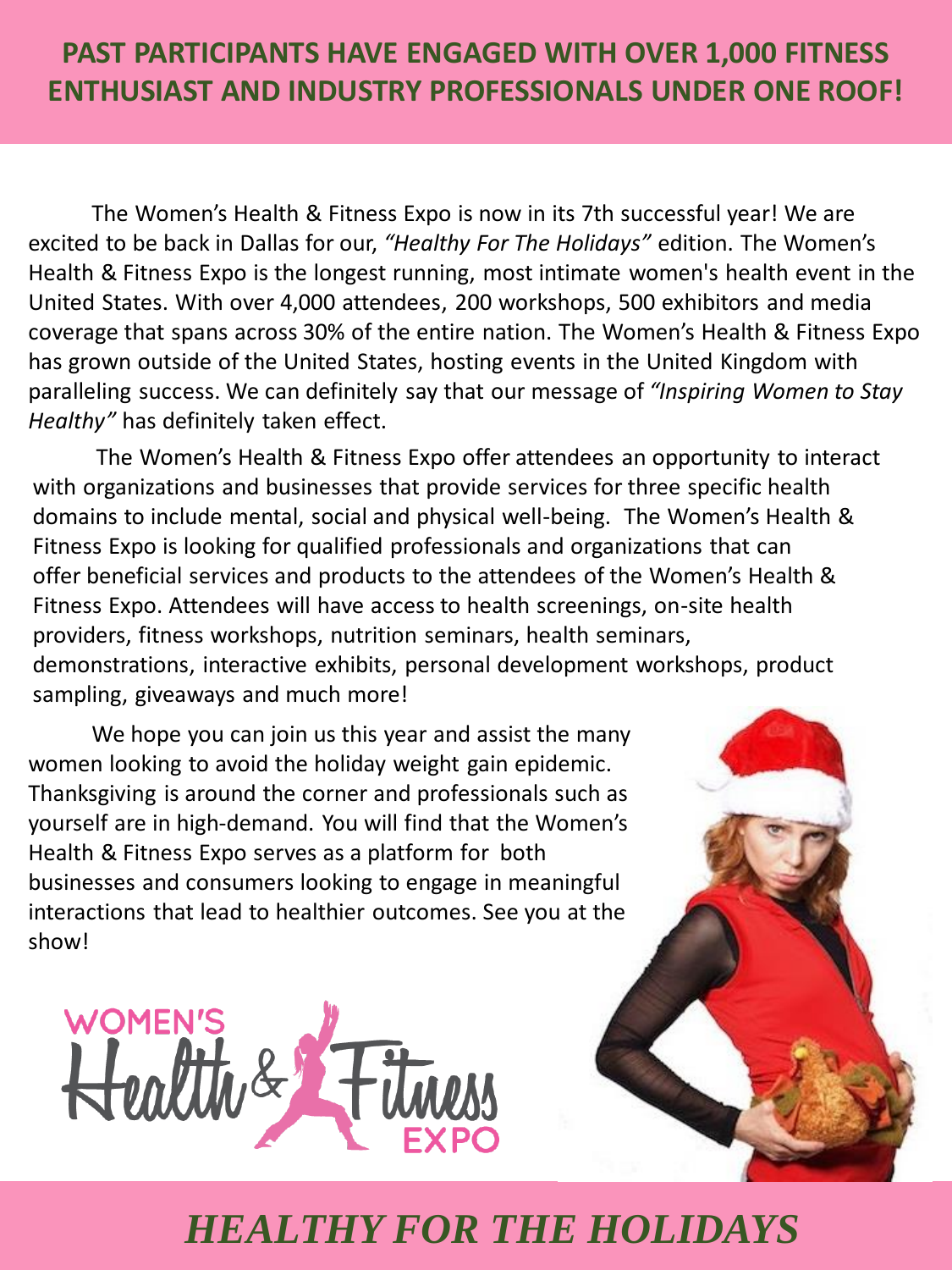### **Attendee Profile….Who Visits The Expo?**

**18-24 YEARS OLD-17% 25-35 YEARS OLD-32% 35-45 YEARS OLD-31% 45 YEARS AND UP-20%** **ARSED ON COMBINED DATA BASED ON COMBINED DATA**

### **AGE RANGE INCOME RANGE**

**\$10,000-20,000-13% \$21,000-40,000-23% \$41,000-60,000-34% \$60,000-100,000-22% \$100,000 AND UP-8%**

### **What Are Your Benefits As An Exhibitor?**



**Benefit 1:** Ability to sample new products and services and receive on the spot feedback about quality and sales potential.

**Benefit 2:** An opportunity to build a mailing and contact list of which could potentially translate into sales after the event!

**Benefit 3:** An opportunity to reach several women in the community, all in one location to fulfill the same purpose.

**Benefit 4:** Increased access to expo attendees in which you can build brand awareness and generate sales potential.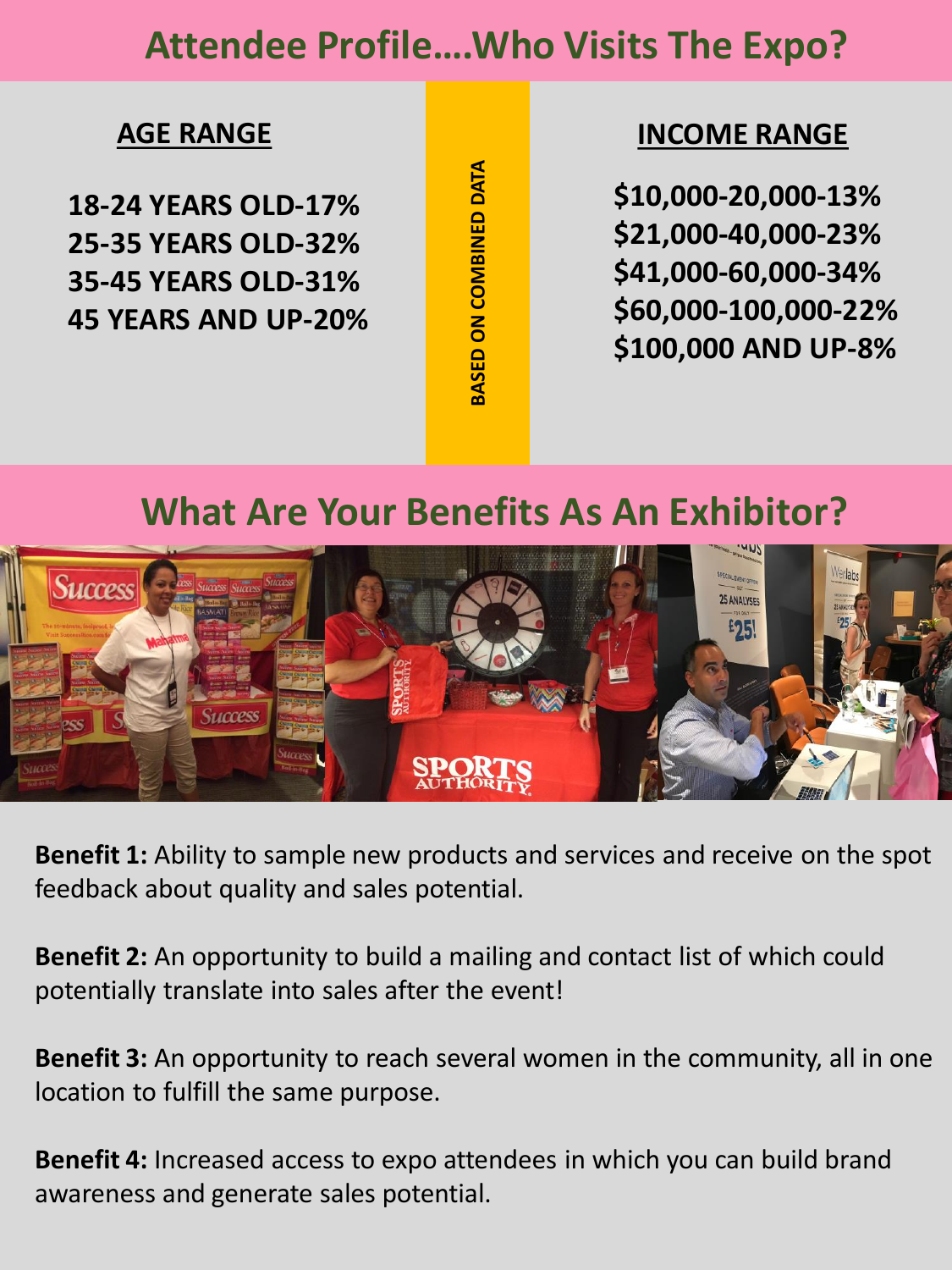

### **EXHIBITOR REGISTRATION FORM**

November 23, 2019 10:00AM-5:00PM

### **INFORMATION**

| Business/Organization: |                   |                                                             |
|------------------------|-------------------|-------------------------------------------------------------|
| <b>Contact Person:</b> |                   |                                                             |
| Phone:                 | Alternate Number: |                                                             |
| Address:               |                   |                                                             |
| Email:                 | Website:          | <u> 1980 - Jan Sterling, amerikansk politiker (d. 1980)</u> |
|                        |                   |                                                             |

### **A. EXHIBITOR RATES (50% Deposit due with application. Full payment due 11/1/2019)**

| <b>BOOTH SIZE</b>                                                                                                                           | <b>EARLY REGISTRATION</b><br>(RATES END SEPT 30TH, 2019) |             | <b>LATE REGISTRATION</b><br>(RATES BEGIN OCT 1ST, 2019) |  |
|---------------------------------------------------------------------------------------------------------------------------------------------|----------------------------------------------------------|-------------|---------------------------------------------------------|--|
| <b>6X6 EXHIBIT BOOTH</b><br>(Includes: 1 table and 2 chairs)                                                                                | \$150                                                    |             | \$200                                                   |  |
| <b>B. ADDITIONAL ITEMS</b>                                                                                                                  |                                                          |             |                                                         |  |
| <b>ITEM</b>                                                                                                                                 |                                                          | <b>RATE</b> |                                                         |  |
| <b>WELLNESS BAG MARKETING</b><br>Place tangible items in the Wellness Bags given to<br>attendees (250-500 items). Best for non-exhibitors   |                                                          | \$50        |                                                         |  |
| <b>CLASSROOM PRESENTATION</b><br>Facilitate a 30-45 minute class on topics related to<br>health and wellness. Audio Visual is not included. |                                                          | \$100       |                                                         |  |

### **C. ADVERTISE IN THE SOUVENIR JOURNAL**

### **Deadline to send in advertising artwork and payment for the souvenir guide is 11/1/2019**

| <b>AD SIZE</b>      | <b>RATE</b> |
|---------------------|-------------|
| <b>FULL PAGE</b>    | \$100       |
| 1/2 PAGE HORIZONTAL | \$75        |

Ads received must be submitted high in quality and resolution. Full size ad dimensions are 8.5x11. Half page ad dimensions are 8.5x5.5. If you need an ad designed for your business please contact us at [info@womensfitnessexpo.com](mailto:info@womensfitnessexpo.com) to place a design order. Design fees are \$50.

### **TOTAL FROM LINES A,B &C:\$\_\_\_\_\_\_\_\_**

Will you need electricity for your exhibit booth? Yes **No**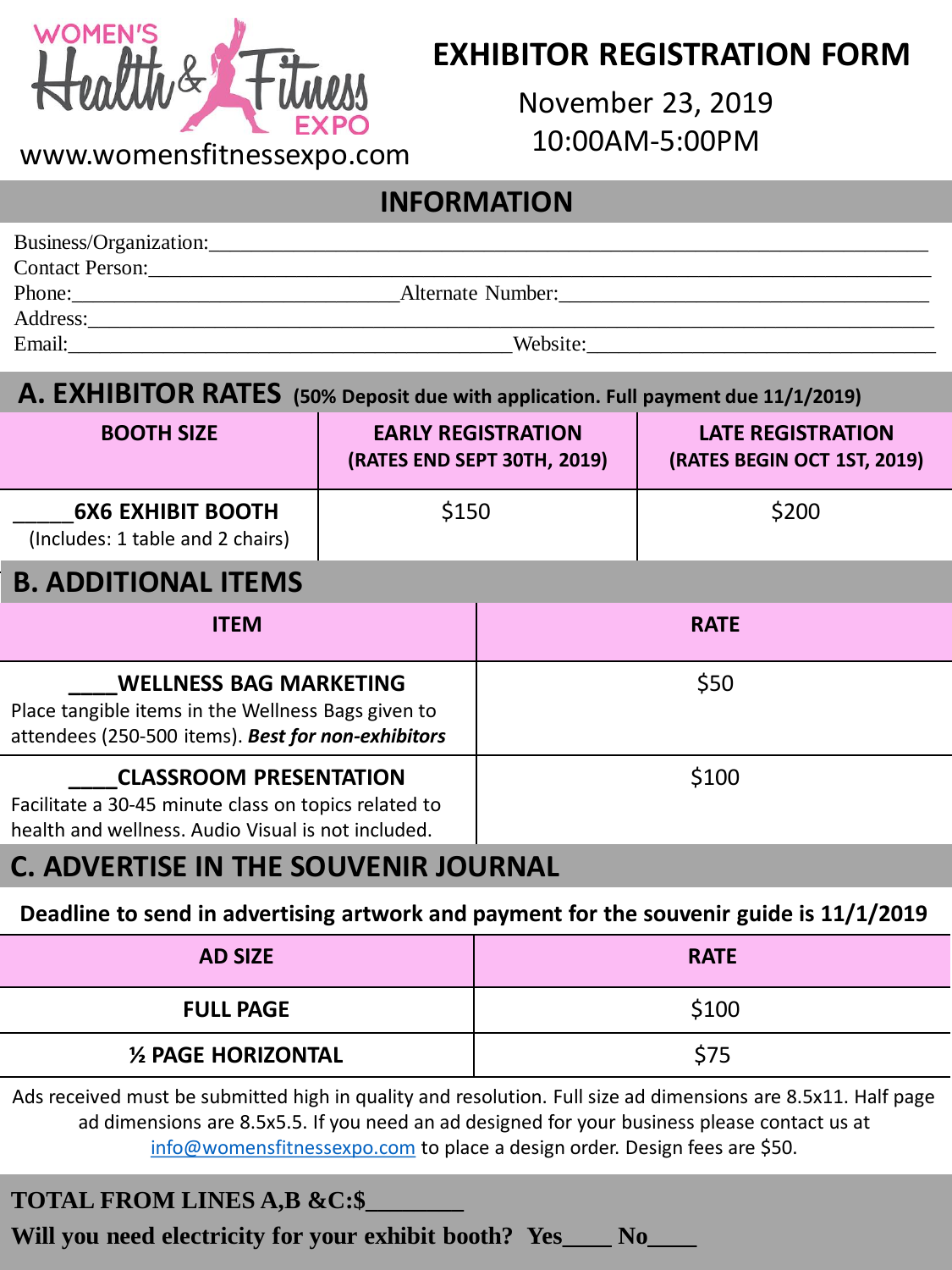

### **EXHIBITOR PAYMENT FORM**

KINDLY NOTE THAT ALL APPLICATIONS & PAYMENTS MUST BE RECEIVED BY NOVEMBER 1, 2019. PLEASE BE ADVISED THAT WE MAY BE BOOKED PRIOR TO THE DEADLINE. PLEASE **MAIL** OR **E-MAIL (WHFE.DALLAS@GMAIL.COM)** YOUR APPLICATIONS TO US IN ORDER TO BE PROCESSED. ALL PAYMENTS ARE NON-REFUNDABLE AND NON-TRANSFERRABLE.

### **PAYMENT INFORMATION**

| <b>Check One:</b> $\Box$ Final Payment $\Box$ 50% Deposit                                                                                                                                                                                                                                                                                                                                                                      |  |  |  |
|--------------------------------------------------------------------------------------------------------------------------------------------------------------------------------------------------------------------------------------------------------------------------------------------------------------------------------------------------------------------------------------------------------------------------------|--|--|--|
| Please find a check/money order enclosed (Payable to: Women's Health & Fitness Expo)                                                                                                                                                                                                                                                                                                                                           |  |  |  |
|                                                                                                                                                                                                                                                                                                                                                                                                                                |  |  |  |
|                                                                                                                                                                                                                                                                                                                                                                                                                                |  |  |  |
| *I am paying by credit/debit card:                                                                                                                                                                                                                                                                                                                                                                                             |  |  |  |
|                                                                                                                                                                                                                                                                                                                                                                                                                                |  |  |  |
|                                                                                                                                                                                                                                                                                                                                                                                                                                |  |  |  |
|                                                                                                                                                                                                                                                                                                                                                                                                                                |  |  |  |
| *transaction fees apply                                                                                                                                                                                                                                                                                                                                                                                                        |  |  |  |
| I/we agree to participate in the Women's Health & Fitness Expo. We also agree to the event terms,<br>conditions and regulations listed in the exhibitor packet and will not hold Crowne Plaza and the Women's<br>Health & Fitness Expo or its co - organizers, volunteers and consultants liable for any loss or damages<br>resulting in my/our participation. I also understand that all payments are non-refundable and non- |  |  |  |

*transferrable.*

Signature:\_\_\_\_\_\_\_\_\_\_\_\_\_\_\_\_\_\_\_\_\_\_\_\_\_\_\_\_\_\_\_\_\_\_\_\_\_\_\_\_\_\_\_\_\_\_\_Date:\_\_\_\_\_\_\_\_\_\_\_\_\_\_\_\_

Print Name:

**Please make checks/money orders payable to : WOMEN'S HEALTH & FITNESS EXPO Send Payments To: Women's Health & Fitness Expo, P.O. Box 330985, Houston, Texas 77233** 

**CALL US: 713.502.2031**